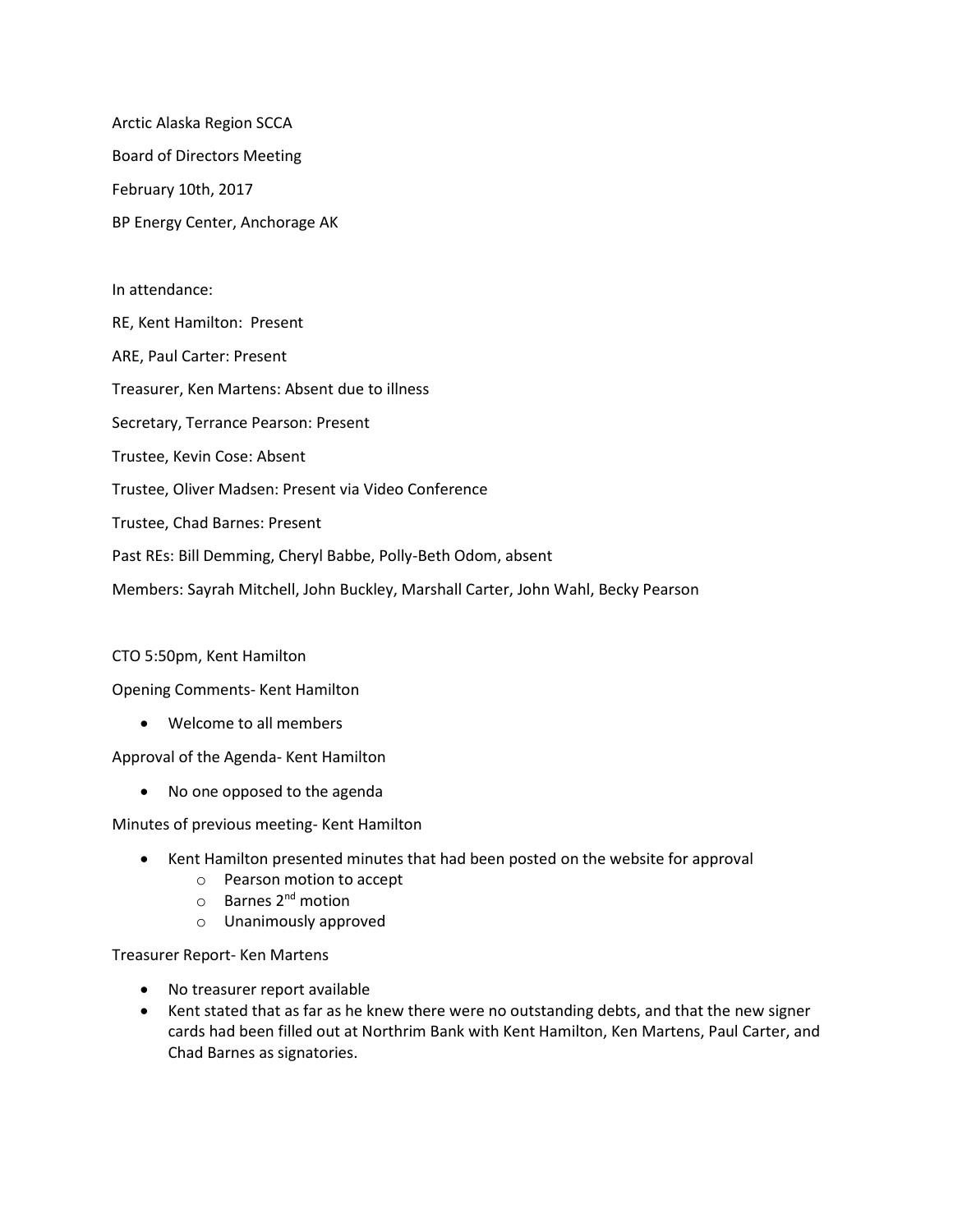#### Steward Reports

- Membership Steward Report- Becky Pearson
	- $\circ$  Becky Stated that she had received a current membership report from the National Office and that we stood at 77 active members.
	- o Becky Stated that since September of 2016 we had 25 members not renew their membership
	- $\circ$  There were three groups categorized. North of the Range, South of the Range, and L48 members. The largest group not renewing were South of the Range with that also being the largest group in the Region overall.
	- $\circ$  Sayrah asked if there would be an effort to reach out to those members that had not renewed. Becky stated that she intended to do that.
- SOLO Steward Report- John Buckley
	- o Discussion on John's initial efforts on scheduling SOLO Dates
	- o John stated that dates at the Carlson Center in Fairbanks were limited and conflicted with other organizations dates. The dates were limited to May 27-28 (Tana X), June 24- 25 (PCA AutoX) and August 19-20 (PCA AutoX)
	- o John stated that Alaska Raceway Park can only be used prior to and after racing season. Before MAY 12, and after September 4<sup>th</sup>.
	- o Much discussion over potential Fairbanks dates conflicting with PCA's requested dates. Consensus was that due to the distance between the events the conflict is minimal, and a Fairbanks weekend is unlikely to draw Anchorage competitors away from a local option. Hamilton agreed to reach out to PCA to discuss the situation.The following dates were determined to go forward for the SOLO Season contingent upon contracts with the venues:
		- **EXECA SOLO School and Regional 1, April 24-25, Alaska Raceway Park, Palmer AK**
		- SCCA Regional 2-3, June 24-25, Carlson Center, Fairbanks, AK
		- SCCA Regional 4-5, July 8-9, Houston Middle School, Houston AK
		- SCCA Regional 6-7, August 5-6, Houston Middle School, Houston, AK
		- SCCA Regional 8-9, August 19-20, Carlson Center, Fairbanks, AK
		- SCCA Regional 10-11 September 16-17, Alaska Raceway Park, Palmer, AK
	- o John Buckley confirmed that he would immediately request the dates agreed upon and that he would notify the BOD upon approval.
	- $\circ$  It was also discussed that there would be an effort to conduct a SOLO Drags sometime during the season.
	- $\circ$  Leftover glasses from 2016 will be used as trophies for season class winners, and mailed to winners. Recognition will be given during one of the Fairbanks events.
	- $\circ$  Marshall Carter stated that we should look at expanding our possible sponsorship opportunities.
- RallyCross Steward Report- Marshall Carter
	- $\circ$  Marshall notified the BOD that he was ready to go forward with requesting sanctioning for March 5<sup>th</sup>, March 19<sup>th</sup>, and April 1<sup>st</sup> at Big Lake Ice Racing Road Course.
	- $\circ$  Marshall stated that after the 1<sup>st</sup> of April, we would need to look for alternate locations on land as the ice would be starting to leave at that time and may not be supportable.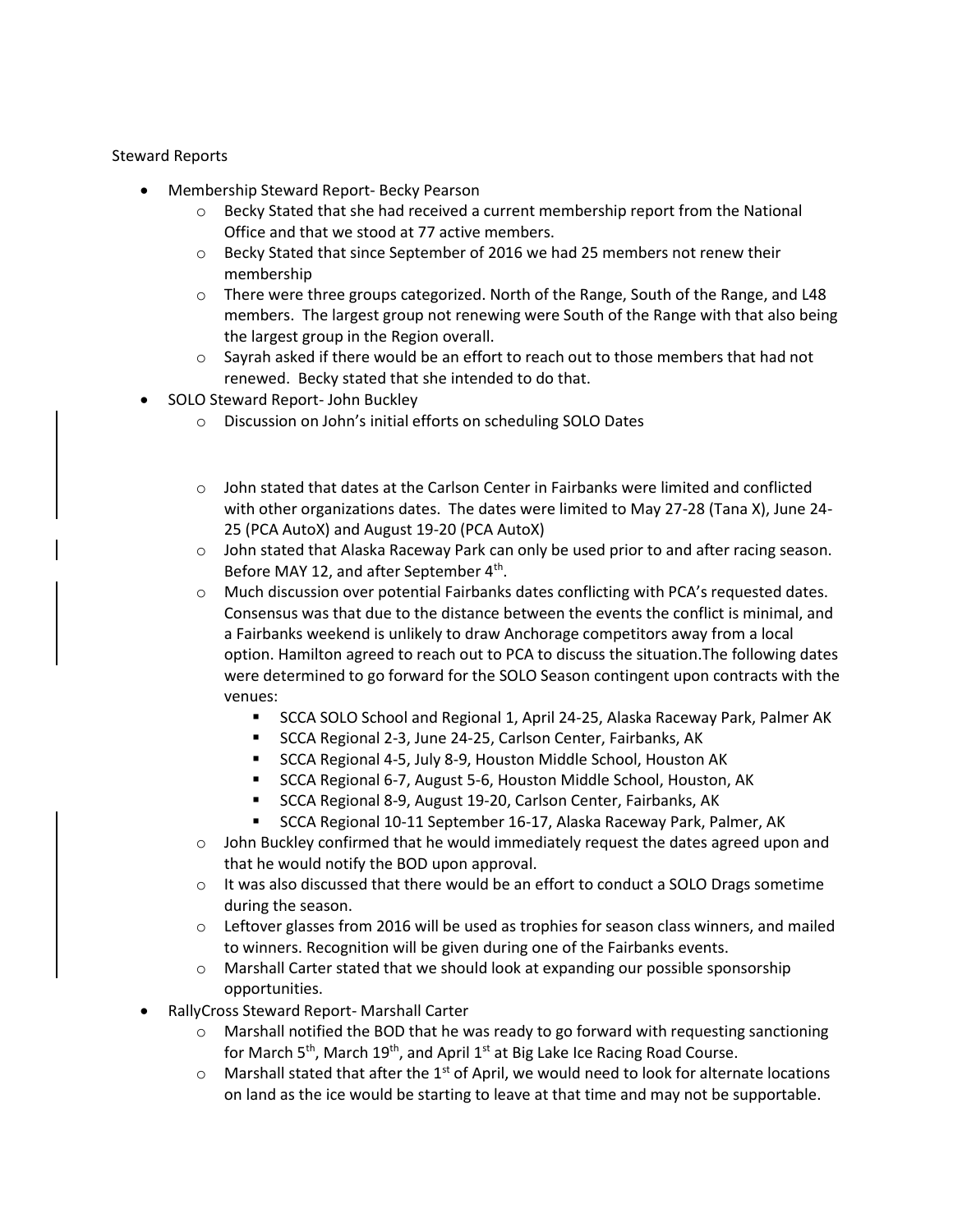- $\circ$  Oliver Madsen requested that there be some investigation of locations in the Fairbanks area to host a RallyCross. Several texts were exchanged with photos of possible sites in Fairbanks. It was agreed upon to look at sites in and around Fairbanks.
- $\circ$  Marshall stated that we really need to search for areas in and around Anchorage. Terrance stated that he had been approached by Valley Trash Cars (VTC) to look at the possibility of having a RallyCross at the Tune in The Spring car show at the Alaska Transportation Museum in Wasilla. Marshall stated that he too had been approached and that he determined that if SCCA participated it would have to adhere to SCCA regulations, and made no commitments to the VTC leadership. Terrance stated he looked at the area and thought that it might be suitable if some museum displays were moved. Hamilton wanted to know the location, and Pearson suggested he as the RallyCross Safety Steward look at the location as a possible site.
- $\circ$  Discussion was brought up about the possibility of getting back onto the old hospital site in Anchorage. Pearson was nominated to engage the municipality, and the heritage land bank on its possible use.
- Road Rally Steward Report- Sayrah Mitchell
	- o Sayrah noted that she had been doing a lot of research on Road Rally. She noted several different types of rallys that could be held that were very simple to execute.
	- o Sayrah stated that the goal of Rally was to have a social good time.
	- $\circ$  It was stated that she intends to hold Rallys in conjunction with the weekend events that are for SOLO or RX.
	- $\circ$  The first event that is in the works will be for the Tune in the Spring Car Show put on by Valley Trash Cars in Wasilla. Details will be developed over the next month.
	- $\circ$  Terrance Pearson stated that he now had his Road Rally Safety Steward License and that when we were ready for sanctioning just let him know.
	- o There were some discussions on a possible Road Rally training class.
	- o The issue of the status of the Bear Paw Rally and membership in the Eagle River Chamber of Commerce was brought up. Pearson stated that he would contact ER chamber to understand our status.
- Regional Executive Report- Kent Hamilton
	- o No report given, topics are covered under other discussion items already.

## New Business

- Reports/Information from the National Convention- Hamilton
	- $\circ$  Hamilton stated that this was his first convention and that it was an awesome event. He also stated that he would love for our team to plan to attend in mass next year.
	- o The main theme was "Keeping Members"
	- o Discussion was held on ways to work with Rookies at events:
		- Immediate engagement
		- Signage at events explaining what Rookies need to do Step 1, Step 2, Step 3.
		- Assign a Rookies Steward at events to engage them and employ them.
		- Get different color vests for different leaders so rookies know who they can talk to
		- Make it a requirement that Novice/Rookies ride with an instructor as well as have an instructor in their car until they have a clean run.
	- o Some discussion was held on how to engage past members who have left
- Update on USRRC- Report via email, read by Hamilton/Barnes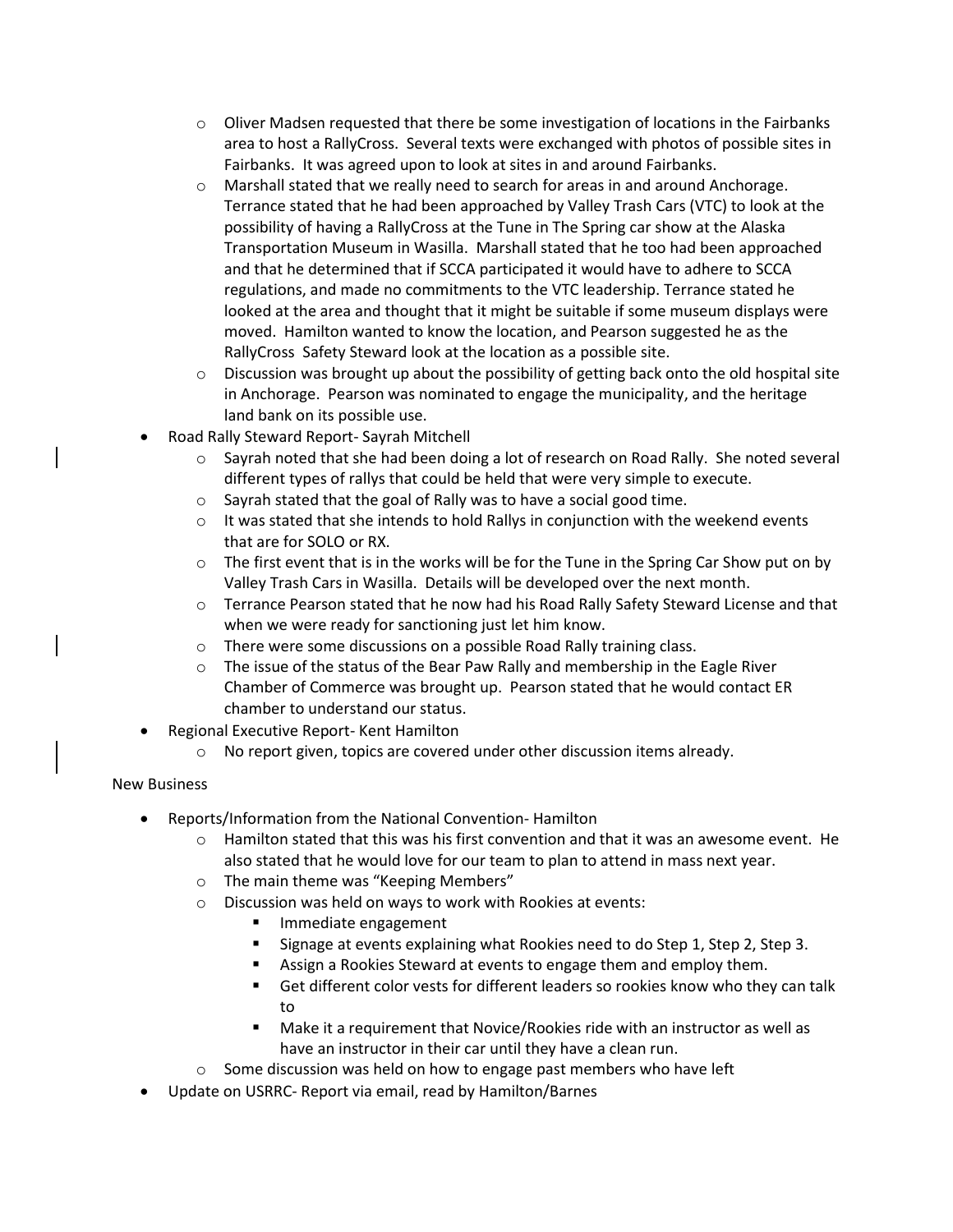o The following report was received from Cheryl Babbe

USRRC Report – Star Date 170210 for the SCCA Board Meeting February 10th, 2017

Promotion and advertising is underway for the Sept 15-17th United States Road Rally Challenge. The fundraising effort is progressing for the SCCA Rally Archives via the associated Rallying to Preserve the Historic SCCA Rally Archives with the International Motor Racing Research Center.

Rallymaster Cheryl Babbe announced the USRRC event and the IMRRC tie-in at the Town Hall Meeting on January 19th at the SCCA Convention in Vegas.

We have our peer-to-peer fundraising at: http://bit.ly/RegionCause

Motorsportreg.com is our official Registration at: http://bit.ly/msregUSRRC2017

We currently have four dedicated Checkpoint Crews for the event, four Cheechako and one Sourdough team registered. We have secured our Official Pre-Checker who will be traveling from New Jersey in June. Our second Pre-Check will happen later the summer.

As has been posted on Road Rally eNews Facebook page, as well as the Registration page (open since at least January 1st), the event will be lodging at the Seward Windsong Lodge and Ocean Shores Motel in Homer. Accommodations have been secured at both locations and we will have the option to reduce the holds on the rooms mid-summer, based on registrations at that time. We have not secured a location for our Thursday evening Reception.

While sanctioned as a Divisional, the points chasers in the National Championship may not see the value of costs to travel against the possibility of only ten-points for a win.A potential 60-points would have been available if the USRRC were sanctioned as three National events. The RoadRally Board has established the USRRC to be a destination event with social and road rally aspects. We are striving to meet that goal.

At the Convention, Region Member Cheryl Babbe was approached by fellow Arctic Alaska Region members with concerns that that had just been asked questions by the SCCA Board Chairman Lee Hill, NORPAC Board of Director Mr Weideman, and Southeast BOD Director Tere Pullium about the Sanctioning of the event last Spring, concerns as to the Regions' oversight and involvement, and RPM's involvement vs. the Region handling it. Cheryl shared their concerns with RoadRally Board Chairman for him to address and resolve.

Two members of our Team met with the Region's Rally Chairman Mitchell January 10th. We are awaiting the 2017 Schedule, of her ten events, so we can let local rallyists know of the time-speed-distance events planned for use as their USRRC practice rallies.

We are optimistic that we will get out to final our route recon in April, with much work going on behind the scenes in these next two months.

Respectfully,

USRRC Team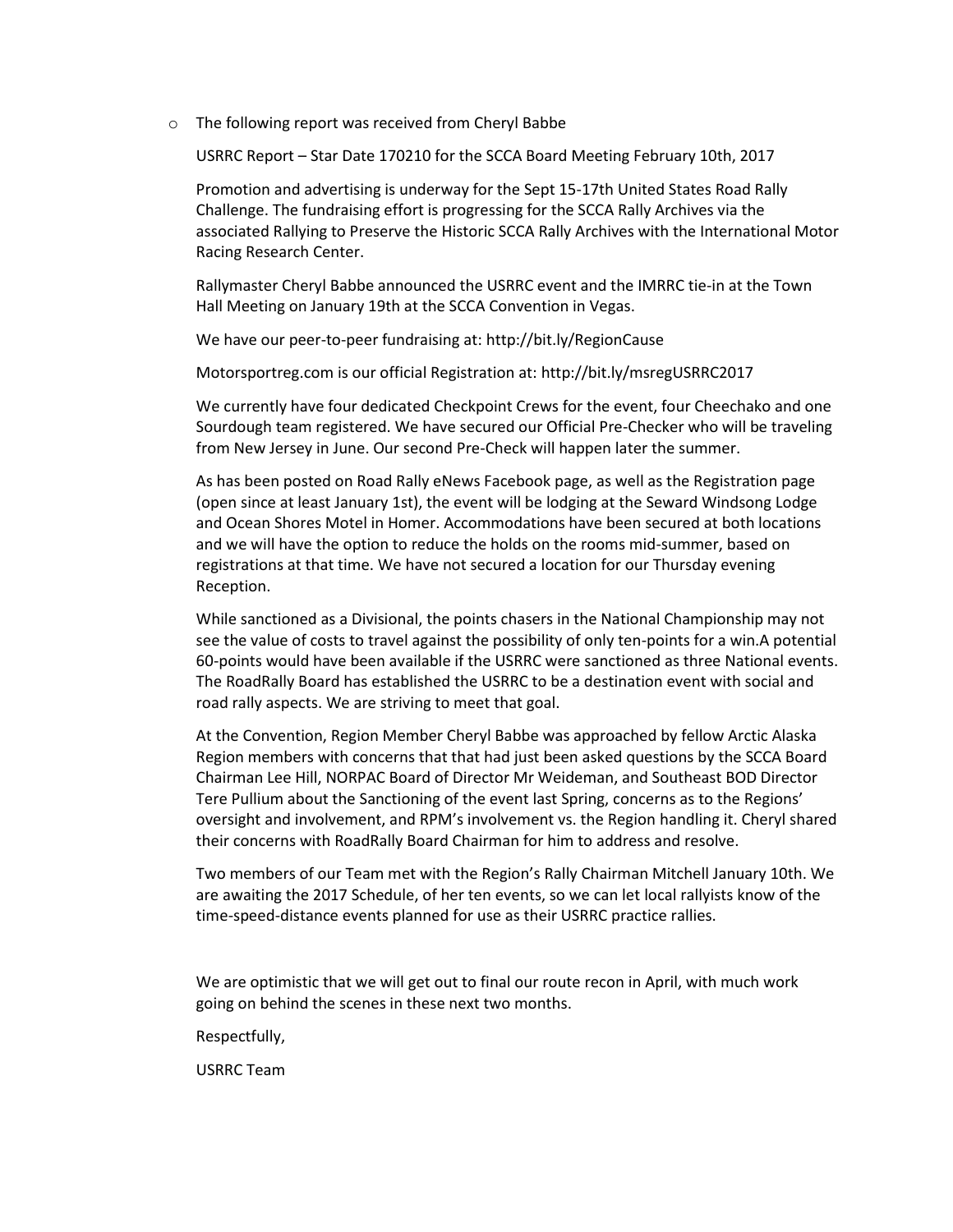- $\circ$  Brief discussion about the Region's responsibility and the potential liability for sanctioning an event with no involvement or oversight.
- Plan to bring Region into Compliance-Hamilton
	- $\circ$  Hamilton stated that we are currently researching details of our 501 and 990 filing status, as there are no records available to us.
	- $\circ$  Pearson stated that the filing date for National Charter certification was the 15<sup>th</sup> of February, 2017. Hamilton stated that he had the paperwork for the certification and would submit to Rick Myers in the National Offices with a request for records from prior years, and assistance with the IRS if needed.
	- o
- SOLO School- John Buckley
	- $\circ$  John Buckley stated that the intention of the school was to employ local instructors. It was stated that the talent here in the state is at a level equal to anyone that we could pay to bring up from the lower 48. .
	- $\circ$  It was discussed that the school have a format that avoided the way the school was conducted in 2016. It was discussed to have individual elements be trained separately and then on the following day have a course design that incorporated all of the elements.
	- $\circ$  It was discussed that the school would be held as the first event of the year at Alaska Raceway Park.
- Northwest Rally Association Trade event
	- $\circ$  Kent discussed the idea with Kito Brielmaier at the Convention, as a follow up on Kito's discussion with Corey Munk at the 2016 Convention. There's a possibility of doing a trade event, similar to what was done with Hawaii Region a few years ago. Members from the Northwest would travel here for an event and drive our members' cars, and we would travel to a Northwest Rally Association event and drive their members' cars. It's still in the early discussion stage with no plans set, but could be a possibility in the future if our RallyCross season goes well.
- Future Meeting Plans (Full year or next meeting)-Hamilton
	- $\circ$  Pearson stated that the BOD should go ahead and schedule out meetings monthly at the BP Energy Center. It was proposed to have them on the second Friday of the month.
	- $\circ$  It was agreed that we should hold the meeting on the 3<sup>rd</sup> of March at 6:30 at the BP Energy Center and Paul Carter would make arrangements.

### Old Business

- Rev Van-Pearson
	- $\circ$  Pearson brought up the point that we needed to get the box van moved from Palmer to Chugiak. If we can't get it moved before the RX dates, we will need to get equipment out to run the event. Pearson agreed to attempt to get in touch with Bill Demming to arrange pickup.
	- o Marshall Carter made the point that there should be no reason for us not to be able to add other drivers to the insurance policy. Pearson shared the Progressive Insurance paperwork.
	- Bylaws-Hamilton
		- $\circ$  Similar to last year, the Bylaws committee will consist of the entire BOD, plus the volunteers from last year
		- o Hamilton requested the BOD appoint a new chairperson.